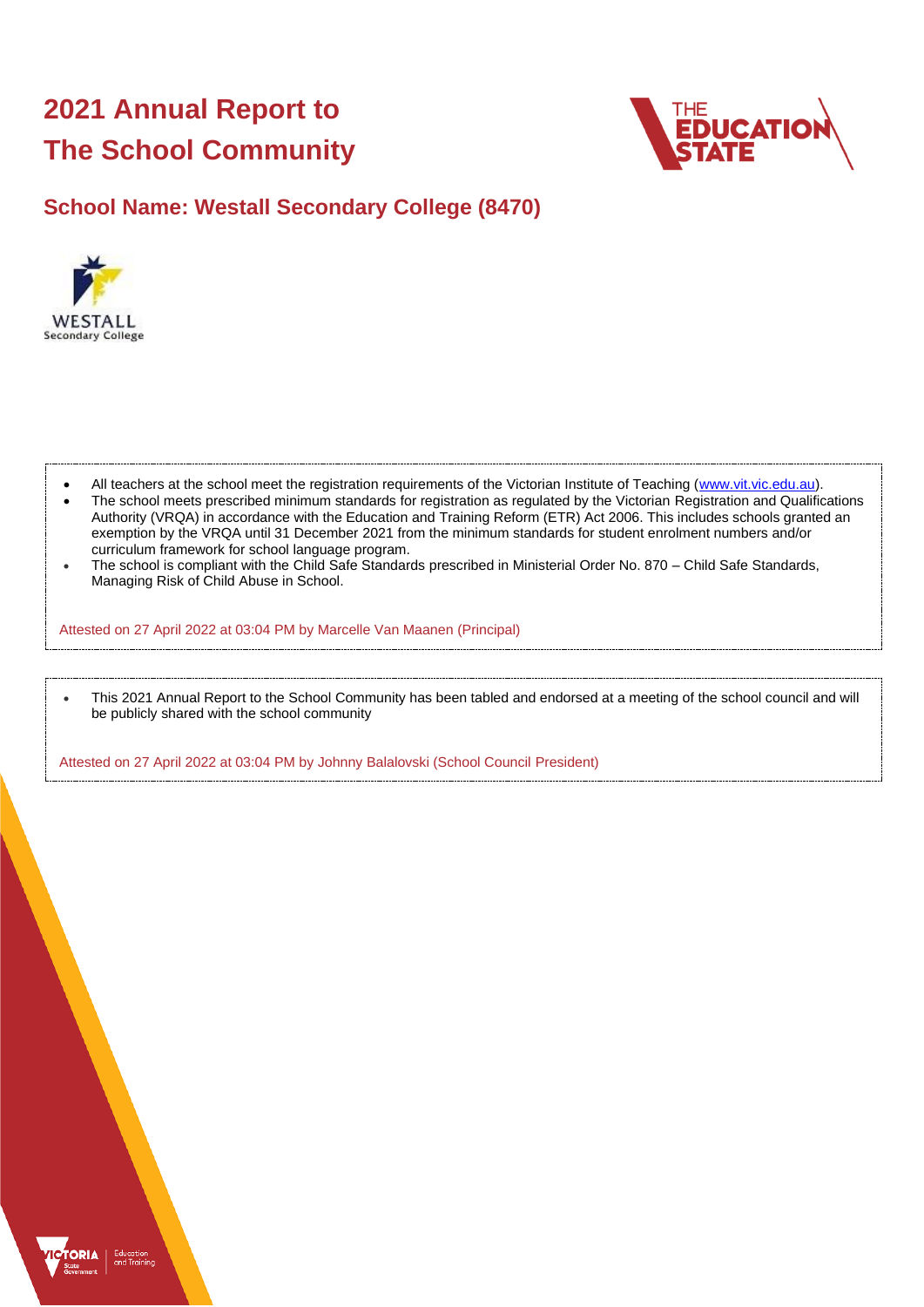

# How to read the Annual Report

### What does the *'About Our School'* commentary section of this report refer to?

The 'About our school' commentary provides a brief background on the school, an outline of the school's performance over the year and future directions.

The 'School Context' describes the school's vision, values and purpose. Details include the school's geographic location, size and structure, social characteristics, enrolment characteristics and special programs.

The 'Framework for Improving Student Outcomes (FISO)' section includes the improvement initiatives the school has selected and the progress they have made towards achieving them through the implementation of their School Strategic Plan and Annual Implementation Plan.

### What does the *'Performance Summary'* section of this report refer to?

The Performance Summary includes the following:

#### **School Profile**

- student enrolment information
- the school's 'Student Family Occupation and Education' category
- a summary of parent responses in the Parent Opinion Survey, shown against the statewide average for Secondary schools
- school staff responses in the area of School Climate in the School Staff Survey, shown against the statewide average for Secondary schools

#### **Achievement**

- English and Mathematics for Teacher Judgements against the curriculum
- English and Mathematics for National Literacy and Numeracy tests (NAPLAN)
- all subjects for Victorian Certificate of Education (VCE) examinations

#### **Engagement**

Student attendance and engagement at school, including:

- how many Year 7 students remain at the school through to Year 10
- how many exiting students go on to further studies or full-time work

#### **Wellbeing**

Student responses to two areas in the Student Attitudes to School Survey:

- Sense of Connectedness
- Management of Bullying

Results are displayed for the latest year and the average of the last four years (where available). As NAPLAN tests were not conducted in 2020, the NAPLAN 4-year average is the average of 2018, 2019 and 2021 data in the 2021 Performance Summary.

### Considering COVID-19 when interpreting the Performance Summary

The Victorian community's experience of COVID-19, including remote and flexible learning, had a significant impact on normal school operations in 2020 and 2021. This impacted the conduct of assessments and surveys. Readers should be aware of this when interpreting the Performance Summary.

For example, in 2020 and 2021 school-based surveys ran under changed circumstances, and NAPLAN was not conducted in 2020. Absence and attendance data during this period may have been influenced by local processes and procedures adopted in response to remote and flexible learning.

Schools should keep this in mind when using this data for planning and evaluation purposes.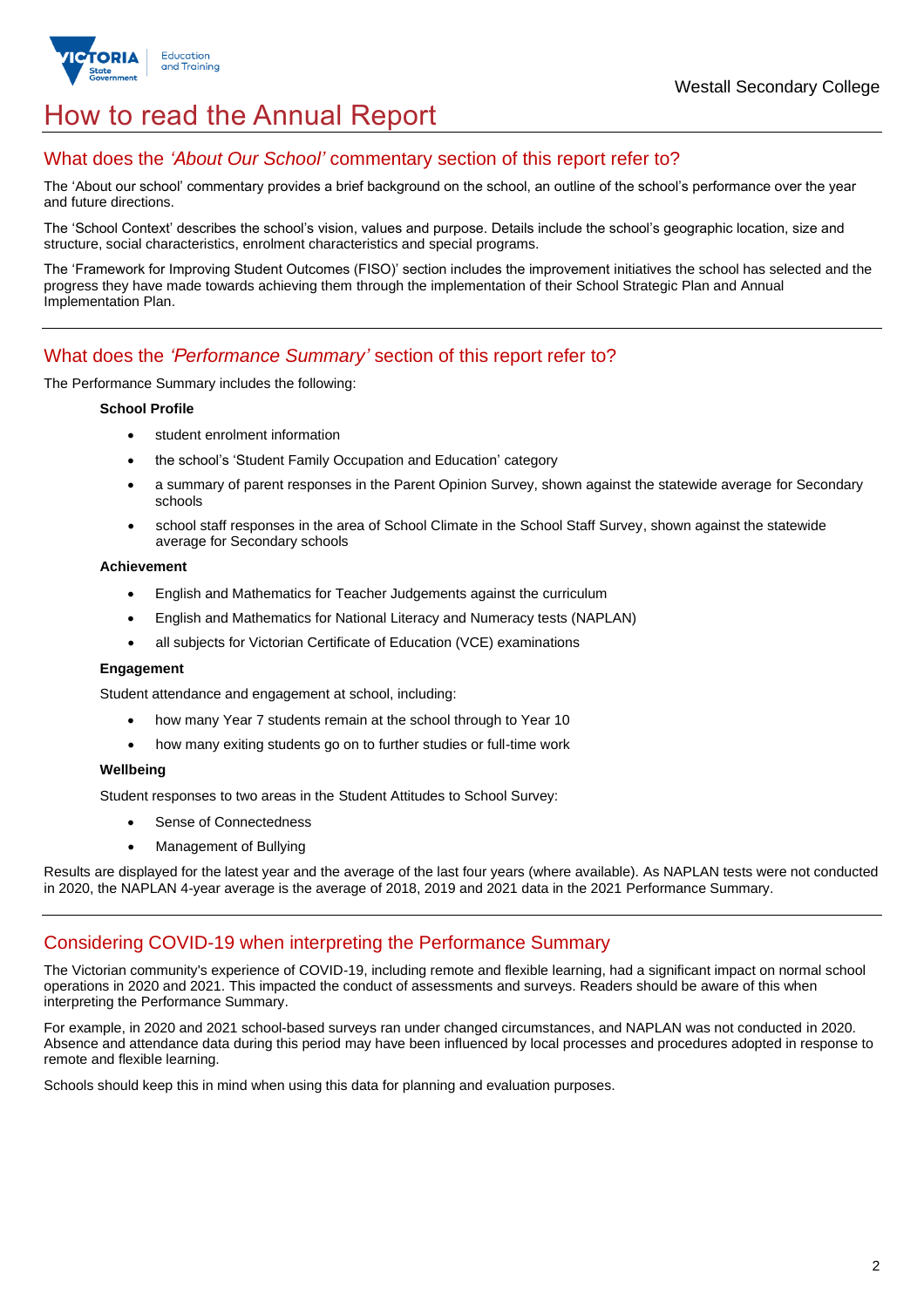

# How to read the Annual Report (continued)

### What do *'Similar Schools'* refer to?

Similar Schools are a group of Victorian government schools with similar characteristics to the school.

This grouping of schools has been created by comparing each school's socio-economic background of students, the number of non-English speaking students and the school's size and location.

### What does *'NDP'* or '*NDA*' mean?

'NDP' refers to no data being published for privacy reasons or where there are insufficient underlying data. For example, very low numbers of participants or characteristics that may lead to identification will result in an 'NDP' label.

'NDA' refers to no data being available. Some schools have no data for particular measures due to low enrolments. There may be no students enrolled in some year levels, so school comparisons are not possible.

Note that new schools only have the latest year of data and no comparative data from previous years. The Department also recognises unique circumstances in Specialist, Select Entry, English Language, Community Schools and schools that changed school type recently, where school-to-school comparisons are not appropriate.

## What is the *'Victorian Curriculum'*?

The Victorian Curriculum F–10 sets out what every student should learn during his or her first eleven years of schooling. The curriculum is the common set of knowledge and skills required by students for life-long learning, social development and active and informed citizenship.

The Victorian Curriculum is assessed through teacher judgements of student achievement based on classroom learning.

The curriculum has been developed to ensure that school subjects and their achievement standards enable continuous learning for all students, including students with disabilities.

The 'Towards Foundation Level Victorian Curriculum' is integrated directly into the curriculum and is referred to as 'Levels A to D'.

'Levels A to D' may be used for students with disabilities or students who may have additional learning needs. These levels are not associated with any set age or year level that links chronological age to cognitive progress (i.e., there is no age expected standard of achievement for 'Levels A to D').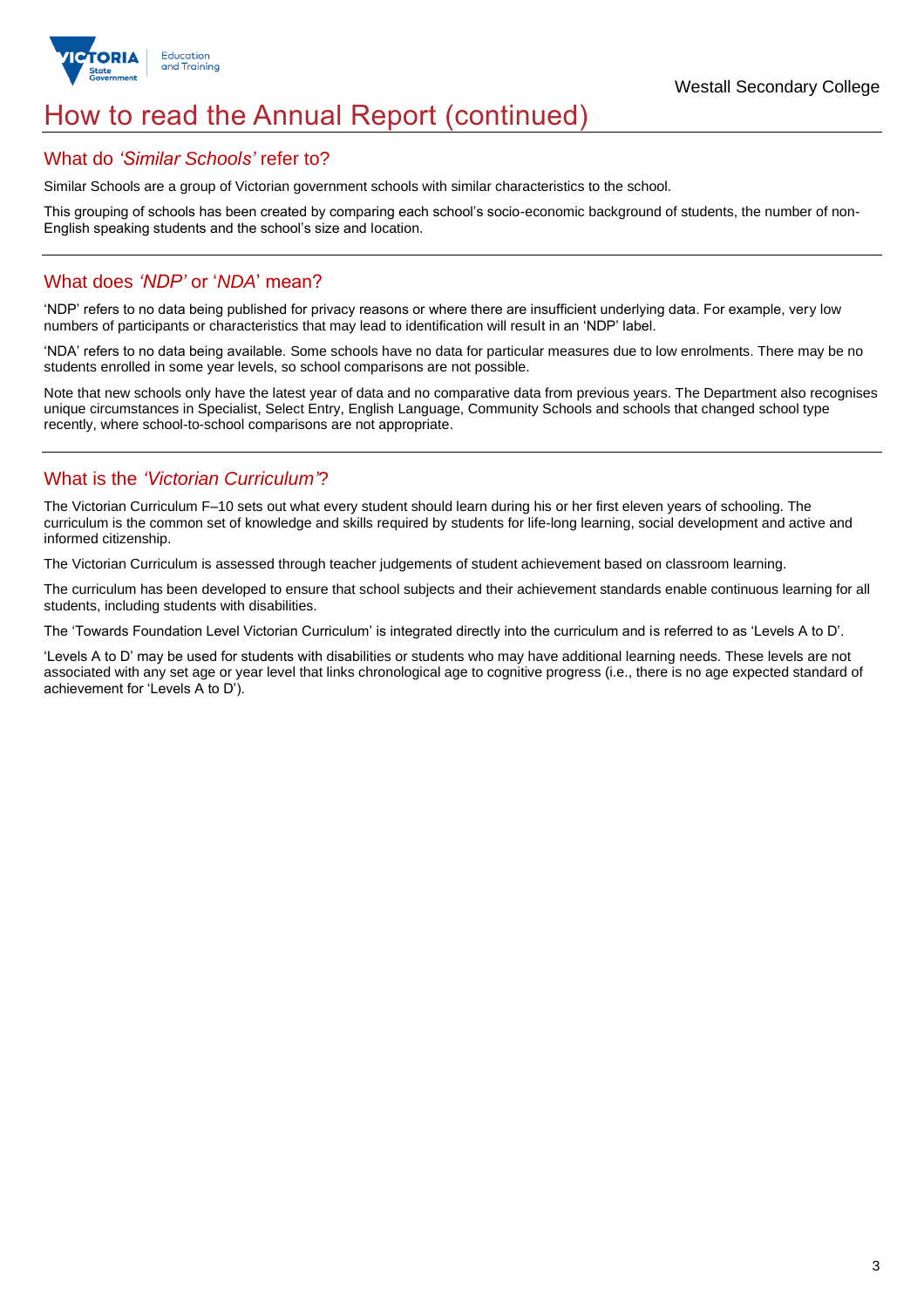

# **About Our School**

## School context

Westall Secondary College, (WSC) is a co-educational secondary college located in Clayton South, 25 kilometres south-east of Melbourne CBD. Our vision at Westall Secondary College is a personalised learning model for every student. This is achieved via the protocols and programs we have in place to ensure the needs and wants of all students are met.

More specifically, in terms of student need, a focus on students being challenged in the areas of English, Mathematics, Science and the Humanities (Global Literacy) at their learning level, rather than simply based on their age and year level. This is complemented by an extensive elective program that students can choose from beginning in Year 7.

Westall Secondary College is a richly diverse multicultural school community that seeks opportunities to celebrate the many cultures that form the heart of our closely connected school. The values of WSC College are based around CARE. Care for self, care for others, care for our learning and care for our environment.

In 2021, the school's enrolment was 541. The school was divided into three sub-schools: a junior school, comprising classes across Years 7 and 8; a middle school, comprising classes across Years 9 and 10; and a senior school comprising classes across Years 11 and 12.

Of the school's 541 students approximately 100 students are enrolled as 'English as a second language,' (EAL). The College's SFOE in 2021 was identified as high. The staffing profile is made up of 3 Principal class officers, (1 Principal, 2 Assistant Principals,) 4 Leading Teachers, 3 Learning Specialists, 55 teachers (52.2 EFT), 25 education support staff (17.5 EFT), and a Business Manager. The school had a total of 4 Aboriginal enrolments in 2021. We have no locally employed staff of Aboriginal or Torres Straight background, however, we work closely with our DET KESO's and pride ourselves on our multicultural and inclusive culture. We have established an Aboriginal gathering place within the school that acts as an outdoor classroom and meeting place acknowledged by DET.

In 2021, despite Covid, we continued to have a significant, though reduced International Student Program. We had 51 International full fee-paying students enrolled at Westall SC. Whilst, once again there were no further new arrivals during 2021 because of travel restriction, we were able to virtually enrol students stranded in Vietnam, Cambodia, Russia, and China. These students would have normally commenced at Westall in an online intensive English program via our Westall English Language Centre (WELC). Many of the usual mainstream and International Student Program extra curricula events, such as, camps excursions, special lunches and dinners and homework clubs either did not run or were drastically reduced in 2021 due to COVID restrictions. Extensive well-being supports for students and staff continued throughout 2021. Provision of quality online learning programs during the many lock downs through 2021 enabled all Westall students, both mainstream and international to continue to be strongly connected with their teachers, their peers, and their learning.

## Framework for Improving Student Outcomes (FISO)

In 2021, the College's AIP focused on implementation of Key Improvement Strategies (KIS) related to the FISO dimensions of Building Practice Excellence, Health and Wellbeing and Strategic Resource Management. This included:

• Embedding the Westall Institute of Teaching (WIT) online Professional Learning Program

• Continuity of development and extension to wellbeing programs across the school for staff and students including

staff professional learning in wellbeing- especially in light of the unprecedented number of lock-down disruptions. • the continuation of the establishment of the Westall English Language Centre (WELC) Prep/Foundation - Grade 6

class which was slowed by COVID disruption through 2020-21

Consistently Building Practice Excellence through our WIT program has consistently remained in focus through 2021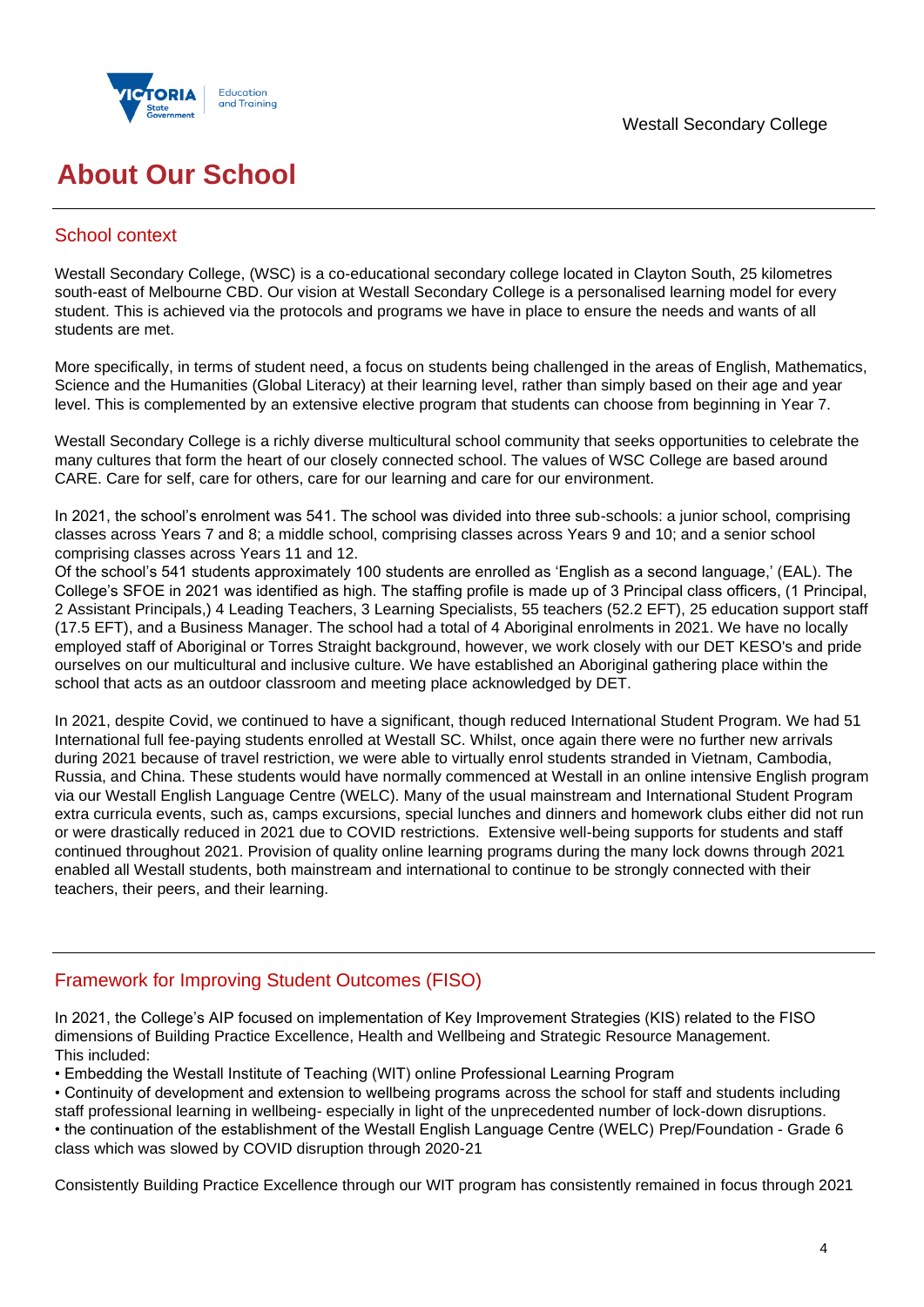

The WIT Learning Specialist completed the development of the online training program. New staff in 2021 were able to work through the program via small groups in 2021 on a weekly basis. The program is broken down into a series of modules covering the school instructional model (EDI), Assessment and Reporting, Westall Way Classroom environment protocols, ICT and Remote Learning supports and DET Protocols such as FISO and the Victorian Teaching and Learning Model (VTLM) and serves a strong school induction for new teachers The FISO dimension around Health and Wellbeing continued to be a strong focus of 2021. Again, with the impact of COVID, lock downs and restrictions this focus area took on even greater significance in 2021. Staff participated in regular online wellbeing professional learning, both to promote personal self-care and students' connection to school strategies. ES staff supported teaching teams and students online and provided support to sub schools to maintain or improve attendance. We also had extensive wellbeing follow up within each sub school and year level. Student attendance was a real priority during remote learning and students were required to log in to their usual 4 lessons each day via Microsoft Teams at 9am, 10.15am, 11.55am and 2pm. Rolls were marked, and absent students were followed up by classroom teachers, year level leaders, sub school support staff, wellbeing staff and principal officers. Our Student attendance remained over 90% across the school in 2021. In regard to 2021 Strategic Resource Management the major focus areas were related to the continued development of the new Westall English Language Centre (WELC) primary school class, staffing support to sub school and ESL coaching, and construction of the Westall Arena.

## Achievement

At Westall Secondary College, the development of literacy and numeracy skills in our students is our primary focus. Through the effective use of our Explicit Direct Instructional Model, coupled with a positive climate for learning, our teachers motivate our students through highly engaging and challenging lessons, with the development of literacy and numeracy skills at the core.

In 2021, students continued to make excellent progress in English with our school achieving a higher percentage of students at or above age expected standards than students at similar schools and across the state. It was pleasing to see in 2021 Student Performance in English was rated at 78.6% at or above the expected levels with similar schools' average rated an average of 67.2% of students performing at or above the expected level.

The school's 2021 NAPLAN data was very pleasing on the whole. In Year 9 Numeracy, 42% of students achieved results in the top 3 bands, 11% higher than that of students at similar schools. Other pleasing Year 9 NAPLAN results include 32% of students achieving results in the top 3 bands for Reading at 32% (similar schools 24%) and Spelling at 35% (similar schools 25 %). These are proud results for Westall SC and places our performance above similar schools. In 2020, and again in 2021, we were able to quickly adapt to remote and flexible learning and minimize disruption. All 4 normal timetabled lessons ran each day via Microsoft Teams and our dedicated teachers, focused students and strong instructional model, all supported these excellent student learning results.

Students supported through the Program for Students with a Disability all showed satisfactory progress in achieving their individual goals as identified in their Individual Education Plans. We had less than 10 students in the PSD program.

Improving our number of students in the top two bands of NAPLAN outcomes will be a focus moving forward via initiatives such as our "Aim High" program.

We also completed our 2nd year of participation in the DET MYLNS initiative to lift literacy and numeracy outcomes for Year 10 and 11 students below the National Minimum Standard in 2020 and this will continue in 2021 at Years 8 and 10.

Our VCE mean study score in 2021 was 27.0, consistent with the last four years (2018 – 2021). The proportion of students who satisfactorily completed their VCE was once again in the high 90%. Overall, our 2021 VCE results were the best results over the last five years: more students achieved an ATAR in the 90s, nearly half the cohort achieved an ATAR above 70, fewer students scored 50 or below, and the number of students with a 40+ score was double that from 2020.

Similarly, our VCAL results were also excellent, with more than 95% satisfactory completion. Three students were recipients of the 2021 VCAL Applied Learning Awards, selected from 100s of students nominated from other schools. Considerable work has been undertaken upskilling teachers with our instructional model and delivery of high impact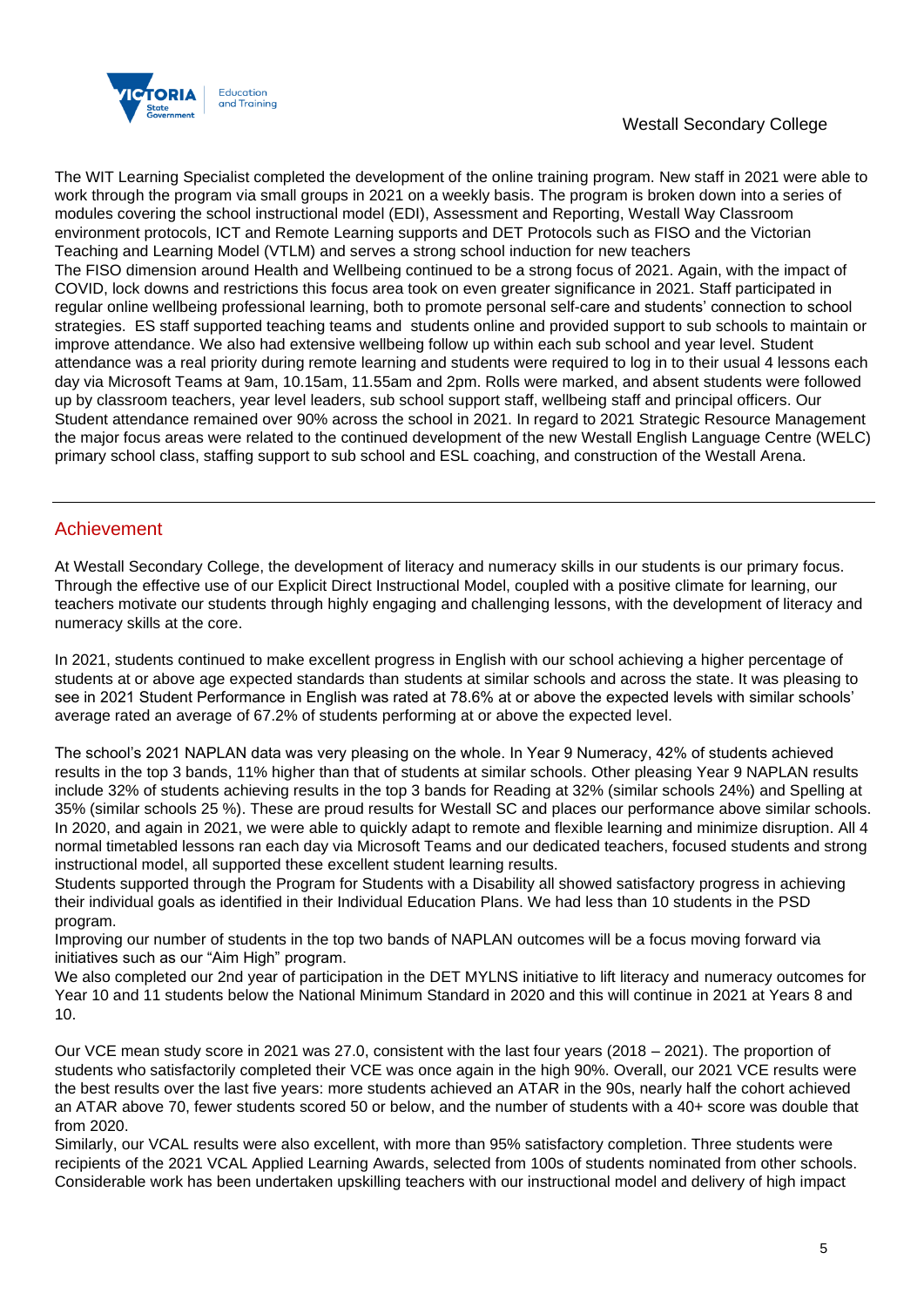

teaching strategies that will further improve instructional practice, and therefore, student outcomes. We are very proud of our Senior Students and their teachers for their outstanding VCE results in the very challenging circumstances of 2021.

## Engagement

Westall Secondary College students are engaged and connected to their school and we are proud of the programs which support students in building resilience, persistence, engagement and social capacity.

In 2021, Westall Secondary College continued to work with families to ensure students were at school/remotely logged into lessons and learning. The College continued to send SMS messages to parents, requesting them to notify the school of any absences and made phone calls after extended periods of absences. The Sub School leaders work closely with the well-being team to support chronic absences and return to school processes.

The school has established a comprehensive marketing strategy to build enrolment numbers and improve the perception and reputation of Westall SC in the local and broader community. We have had significant success in this space. Total school numbers have risen from 410 in 2015 to 613 in 2020. Despite a dip in enrolments in 2021 due to the impact of COVID-19, numbers should grow significantly further in the coming years with plans for a complete rebuild and redevelopment.

The school has been successful in continuing to offer a relatively broad range of programs including both streams of senior certification along with onsite VET and SBAT programs.

The English Language Centre operates with rolling enrolments, a standard timeline for students being 6 months in the program. This means throughout the year there are a number of students transitioning into the "mainstream" program and ensuring they are supported and engaged is critical. A range of partnerships exists between the school and the broader community and this has been a real focus at Westall to have a presence with community organisations. The new Westall Community Hub opened is one example.

The School is partnered with a range of organisations including St Kilda Football Club, Monash University and VIP Volleyball, creating connections and pathways for our students.

Our College prides itself on forming successful three-way partnerships between the school, the student and the family. It was pleasing to see again in 2021, strong Parent and Staff Opinion data during the COVID situation. Parent satisfaction at Westall was 82.8% with the State Average 72.4%. Staff opinion data showed 58% endorsement with the State Average at 55% endorsement.

Student Attitude to School survey data shows a high level of connectedness to school at 60.1% (51.6% similar schools, 51.6% state), management of bullying at 67.5% (53.3% similar schools, 53.3 % state).

In 2021, our average attendance across years 7-12 was 90.5% and given the interruptions to learning caused by COVID, this is an excellent reflection on our staff, students and their parents/carers. 96.5% of students were confirmed to have moved into further studies or employment on completion of their schooling at Westall.

The College's Careers and pathways education program enables all students to access current information and develop their decision-making skills. It enables them to make informed choices regarding their transition from secondary schooling. In 2021, 80% of students who exited the College continued with further education and training. There was a genuine sense of loss felt by students during the isolation of lockdown. In particular, our Year 12 cohort was aware of the various "rite of passage" experiences denied them through the pandemic. We made every effort to compensate for this sense of loss in Year 12 students, culminating in our highly successful virtual Graduation Night celebrations at the end of the year.

## **Wellbeing**

As acknowledged in DET's new FISO model, a student's wellbeing is central to effective learning at school and wellbeing and learning now sit hand in hand.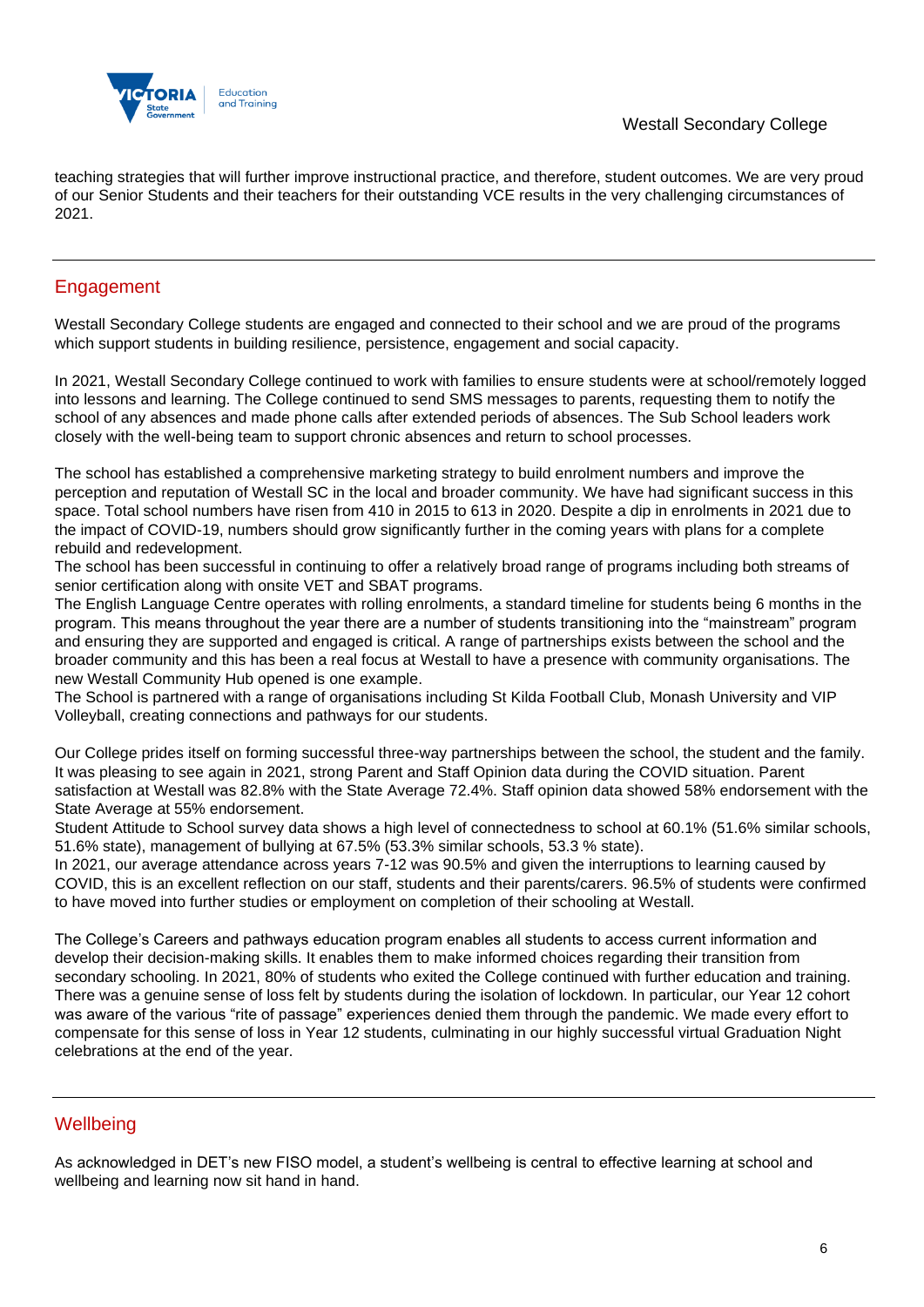### Westall Secondary College



The FISO dimension for Health and Wellbeing was a key reference for our Wellbeing focus in 2020 which included significant professional learning for all Westall Staff delivered by DET wellbeing SSSO team members and a significant increase in proactive wellbeing supports and interventions for students. With the COVID situation and remote learning, this became even more important and it was pleasing to see staff upskilled and engaged students which in turn meant we had mostly healthy, happy kids that were learning and engaged.

At Westall SC, we have a strong proactive approach to mental health and wellbeing. This is underpinned by our superb Wellbeing team consisting of a full-time Student Wellbeing Coordinator, Mental Health Practitioner and School Nurse. The team is based in our purpose-built Wellbeing Centre, which not only provides an excellent environment for our wellbeing team but a safe space for students to go to when they need support.

Our proactive wellbeing programs include mindfulness, meditation, social skill development groups, sexual health, respectful relationships, LBGTQI+ workshops and groups, hygiene, drugs and alcohol, safe partying, cyber safety and self-care, to name but a few.

Our Wellbeing referral process is clear and all staff members are aware of their role in deploying our Notice and Inquire approach, adopted from the Safe Minds framework. All staff, ES and teachers alike, record observations of student behaviour on Compass Chronicle and Year Level Coordinators make referrals for students based on this information. Students at WSC can self-refer for wellbeing support as needed.

We offer a wide range of programs and initiatives which have an impact on student wellbeing. These include, but are not limited to:

Differentiated Curriculum (Aim High Program, iCreate Program, Literacy Intervention, EAL, VCE, VCAL and VET), Engagement and Wellbeing Programs (Student Leadership, Homework Club, Breakfast Club, Health Expo Day, Mental Health Week and Student Support Services programs, strengthened by the school investing in a School Nurse, DET Mental Health Practitioner and Full-time Student Wellbeing role). A powerful House Program (Swimming, Cross Country and Athletics Carnivals and Inter-House Challenges). A strong Interschool sports program (outstanding results in Volleyball, Touch Football, Rugby League and Rugby Union).

The school also boasts an outstanding Music Program (Instrumental and Singing Programs) and committed and effective community partnerships (eg. Monash University and Kingston Youth Services). Students participate in targeted proactive and preventative activities that aim to inform and instil positive social and resilience skills for lifelong learning.

Westall continues to implement a Student Leadership Program, which encompasses several teams. These teams have role descriptions and diligent expectations of membership and responsibilities. They focus on increasing student involvement in decision-making which aims to create a shared vision and approach to learning. Student Voice and Agency is a focus across the school and we presented to other schools at a network level about our unique iCreate program.

## Finance performance and position

The school retains a strong financial position but has significantly increased spending toward resources, programs and facilities across the school. Equity funding was spent on Literacy and EAL coaching, classroom support staff in literacy and numeracy and smaller class sizes in the EAL and Literacy intervention areas. The ongoing surplus/funds available are tagged against annual increases in teaching and learning support and longer term facility upgrades not funded through SRP/future site redevelopment. An example of this is the new outdoor roofing structure- Arena, seating and lighting for our outdoor basketball courts. This was constructed through to near completion in 2021.This multi purpose facility will be able to be shared with community clubs on weeknights and weekends. With a department funded year 7- 9 learning centre in design phase in 2021 the school is committed to funding areas and resources necessary through 2022.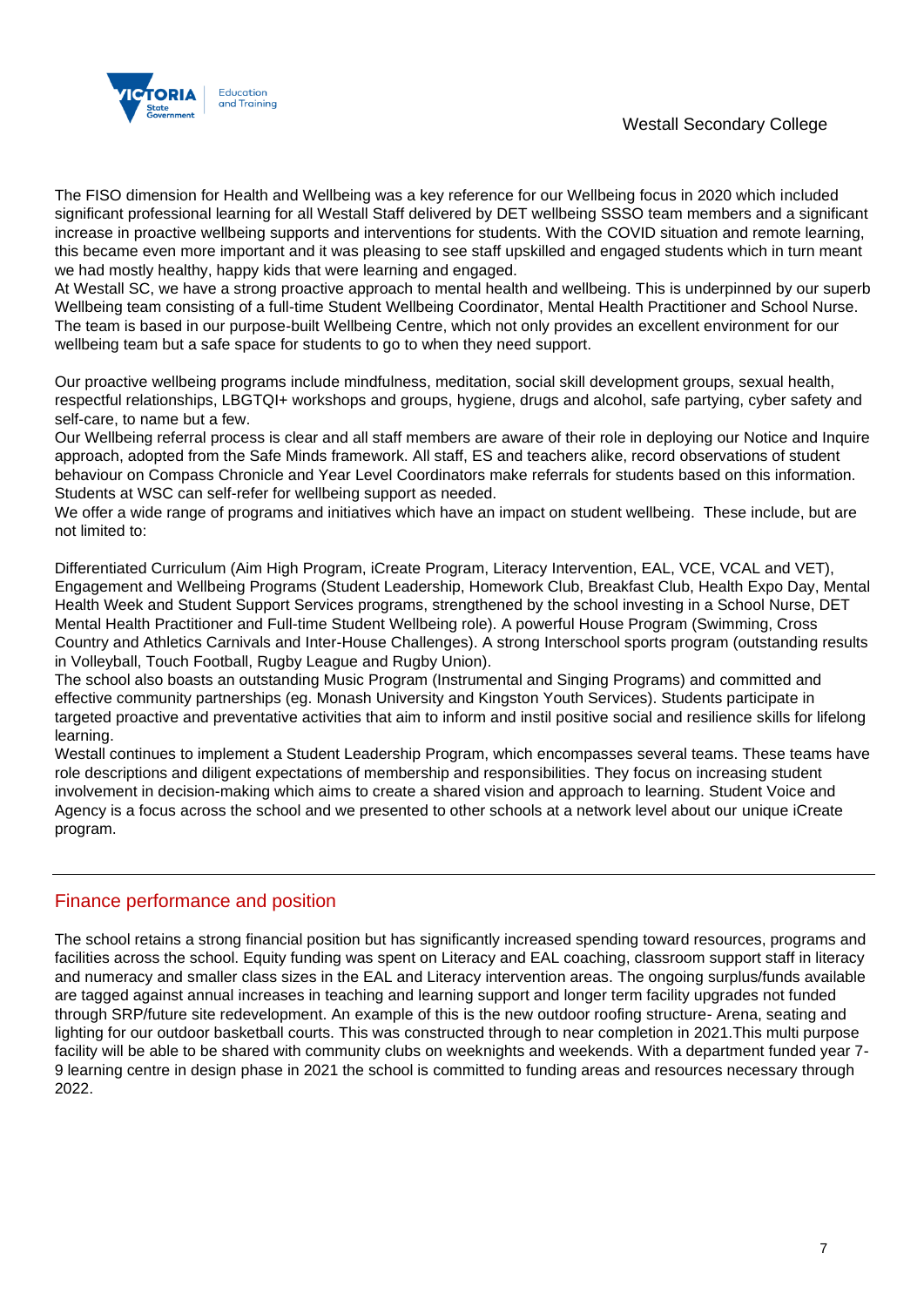

# **Performance Summary**

The Performance Summary for government schools provides an overview of how this school is contributing to the objectives of the Education State and how it compares to other Victorian government schools.

All schools work in partnership with their school community to improve outcomes for children and young people. Sharing this information with parents and the wider school community helps to support community engagement in student learning, a key priority of the Framework for Improving Student Outcomes.

Refer to the 'How to read the Annual Report' section for help on how to interpret this report.

## SCHOOL PROFILE

#### **Enrolment Profile**

A total of 543 students were enrolled at this school in 2021, 275 female and 268 male.

57 percent of students had English as an additional language and 1 percent were Aboriginal or Torres Strait Islander.

#### **Overall Socio-Economic Profile**

The overall school's socio-economic profile is based on the school's Student Family Occupation and Education index (SFOE).

SFOE is a measure of socio-educational disadvantage of a school, based on educational and employment characteristics of the parents/carers of students enrolled at the school. Possible SFOE band values are: Low, Low-Medium, Medium and High. A 'Low' band represents a low level of socio-educational disadvantage, a 'High' band represents a high level of socio-educational disadvantage.

This school's SFOE band value is: High

#### **Parent Satisfaction Summary**

The percent endorsement by parents on their school satisfaction level, as reported in the annual Parent Opinion Survey.

Percent endorsement indicates the percent of positive responses (agree or strongly agree) from parents who responded to the survey.



#### **School Staff Survey**

The percent endorsement by staff on School Climate, as reported in the annual School Staff Survey.

Percent endorsement indicates the percent of positive responses (agree or strongly agree) from staff who responded to the survey. Data is suppressed for schools with three or less respondents to the survey for confidentiality reasons.

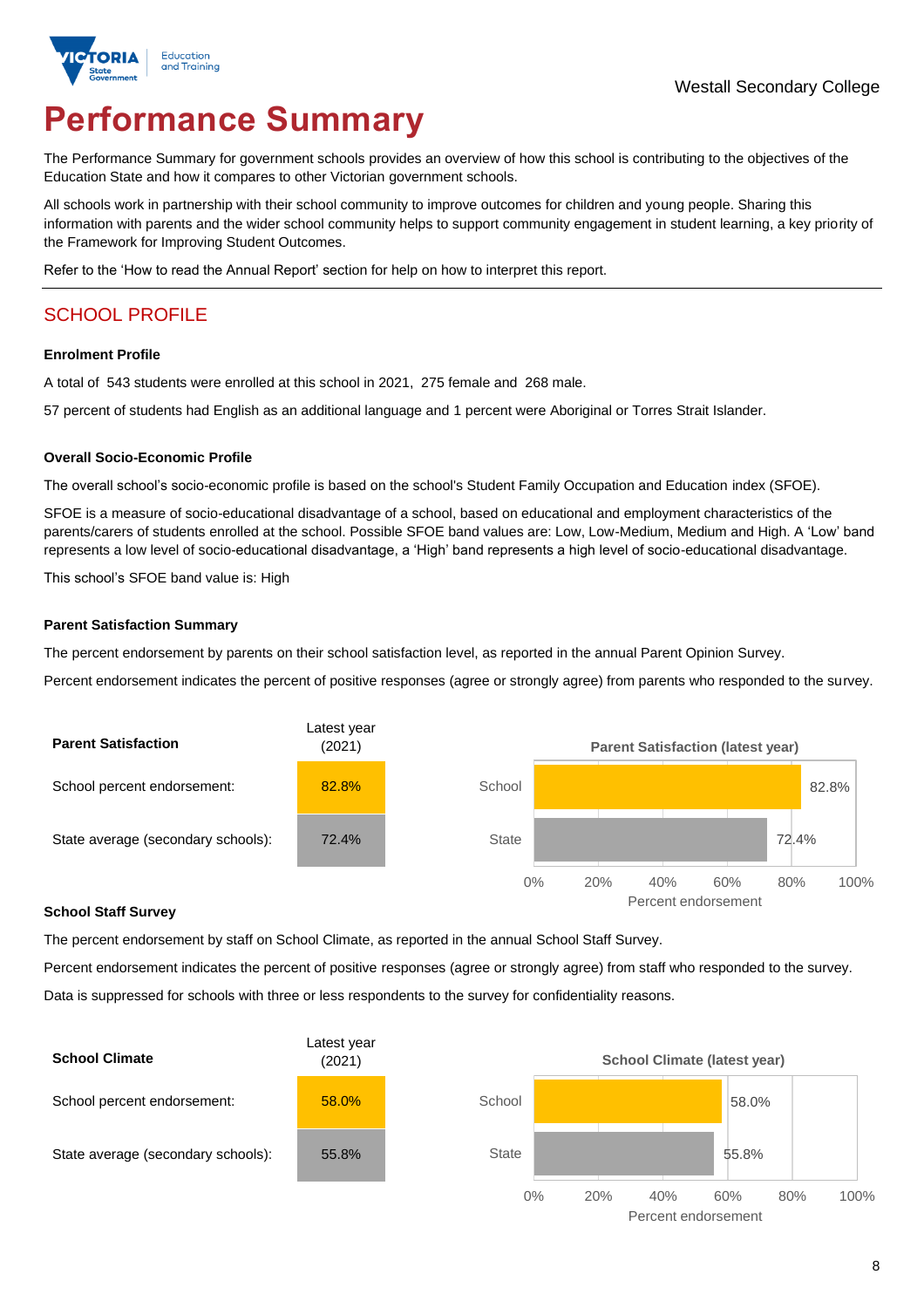

## ACHIEVEMENT

*Key: 'Similar Schools' are a group of Victorian government schools that are like this school, taking into account the school's socioeconomic background of students, the number of non-English speaking students and the size and location of the school.*

#### **Teacher Judgement of student achievement**

Percentage of students working at or above age expected standards in English and Mathematics.





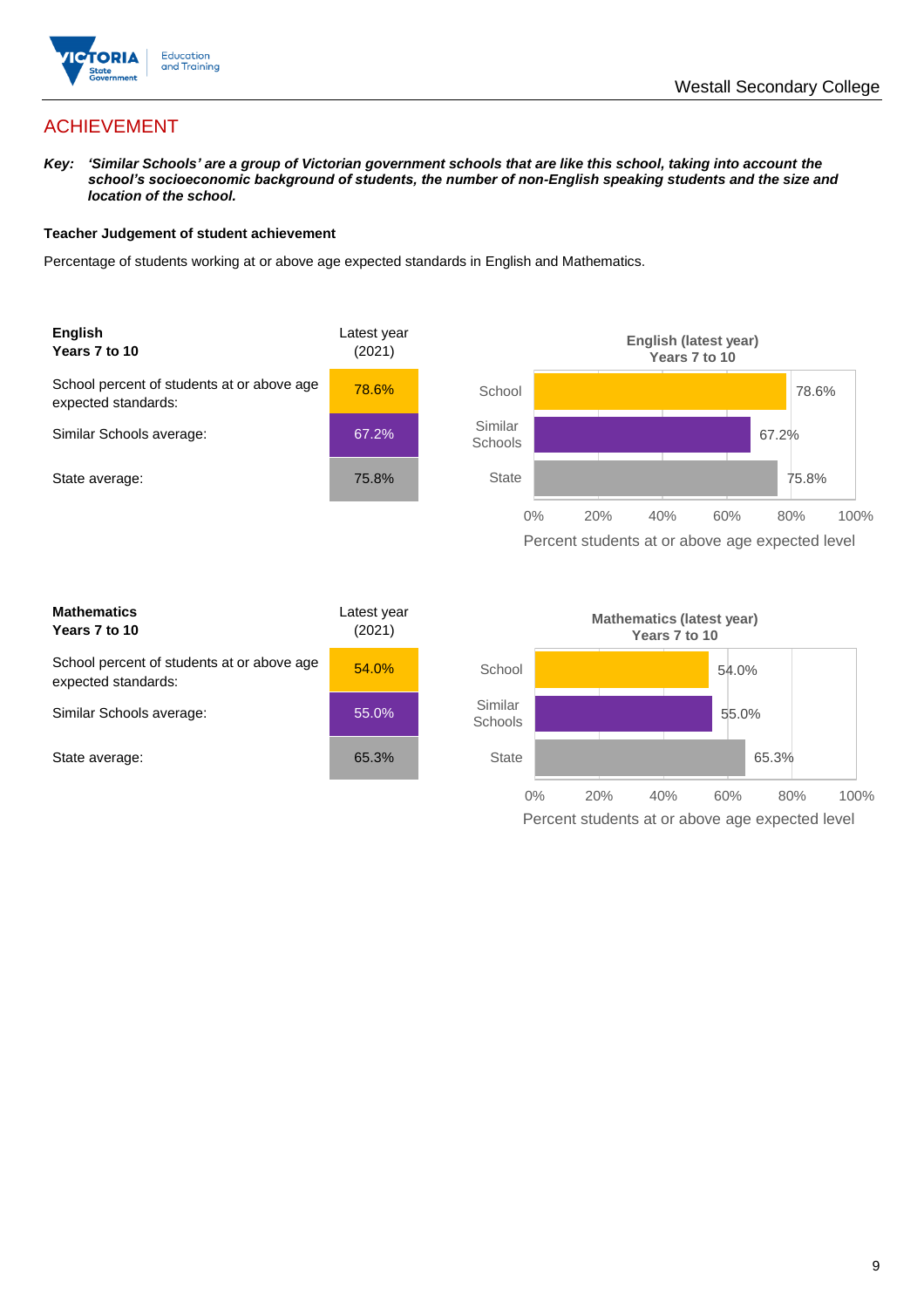

## ACHIEVEMENT (continued)

*Key: 'Similar Schools' are a group of Victorian government schools that are like this school, taking into account the school's socioeconomic background of students, the number of non-English speaking students and the size and location of the school.*

#### **NAPLAN**

Percentage of students in the top three bands of testing in NAPLAN.

Note: NAPLAN tests were not conducted in 2020, hence the 4-year average is the average of 2018, 2019 and 2021 data.

| Reading<br>Year 7                                 | Latest year<br>(2021) | 4-year<br>average | <b>NAPLAN Reading (latest year)</b><br>Year <sub>7</sub>                            |
|---------------------------------------------------|-----------------------|-------------------|-------------------------------------------------------------------------------------|
| School percent of students in<br>top three bands: | 48.1%                 | 35.1%             | School<br>48.1%                                                                     |
| Similar Schools average:                          | 42.6%                 | 41.4%             | Similar<br>42.6%<br>Schools                                                         |
| State average:                                    | 55.2%                 | 54.8%             | <b>State</b><br>55.2%                                                               |
|                                                   |                       |                   | $0\%$<br>20%<br>40%<br>60%<br>80%<br>100%<br>Percent of students in top three bands |
| Reading<br>Year 9                                 | Latest year<br>(2021) | 4-year<br>average | <b>NAPLAN Reading (latest year)</b><br>Year <sub>9</sub>                            |
| School percent of students in<br>top three bands: | 28.6%                 | 31.3%             | School<br>28.6%                                                                     |
| Similar Schools average:                          | 32.7%                 | 32.8%             | Similar<br>32.7%<br>Schools                                                         |
| State average:                                    | 43.9%                 | 45.9%             | <b>State</b><br>43.9%                                                               |
|                                                   |                       |                   | $0\%$<br>20%<br>40%<br>60%<br>100%<br>80%<br>Percent of students in top three bands |
| <b>Numeracy</b><br>Year <sub>7</sub>              | Latest year<br>(2021) | 4-year<br>average | <b>NAPLAN Numeracy (latest year)</b><br>Year <sub>7</sub>                           |
| School percent of students in<br>top three bands: | 60.8%                 | 45.8%             | School<br>60.8%                                                                     |
| Similar Schools average:                          | 44.0%                 | 42.5%             | Similar<br>44.0%<br>Schools                                                         |
| State average:                                    | 55.2%                 | 55.3%             | <b>State</b><br>55.2%                                                               |
|                                                   |                       |                   | $0\%$<br>20%<br>40%<br>60%<br>80%<br>100%<br>Percent of students in top three bands |
| <b>Numeracy</b><br>Year 9                         | Latest year<br>(2021) | 4-year<br>average | <b>NAPLAN Numeracy (latest year)</b><br>Year 9                                      |
| School percent of students in<br>top three bands: | 42.5%                 | 41.4%             | School<br>42.5%                                                                     |
| Similar Schools average:                          | 31.9%                 | 33.0%             | Similar<br>31.9%<br>Schools                                                         |
| State average:                                    | 45.0%                 | 46.8%             | State<br>45.0%                                                                      |
|                                                   |                       |                   |                                                                                     |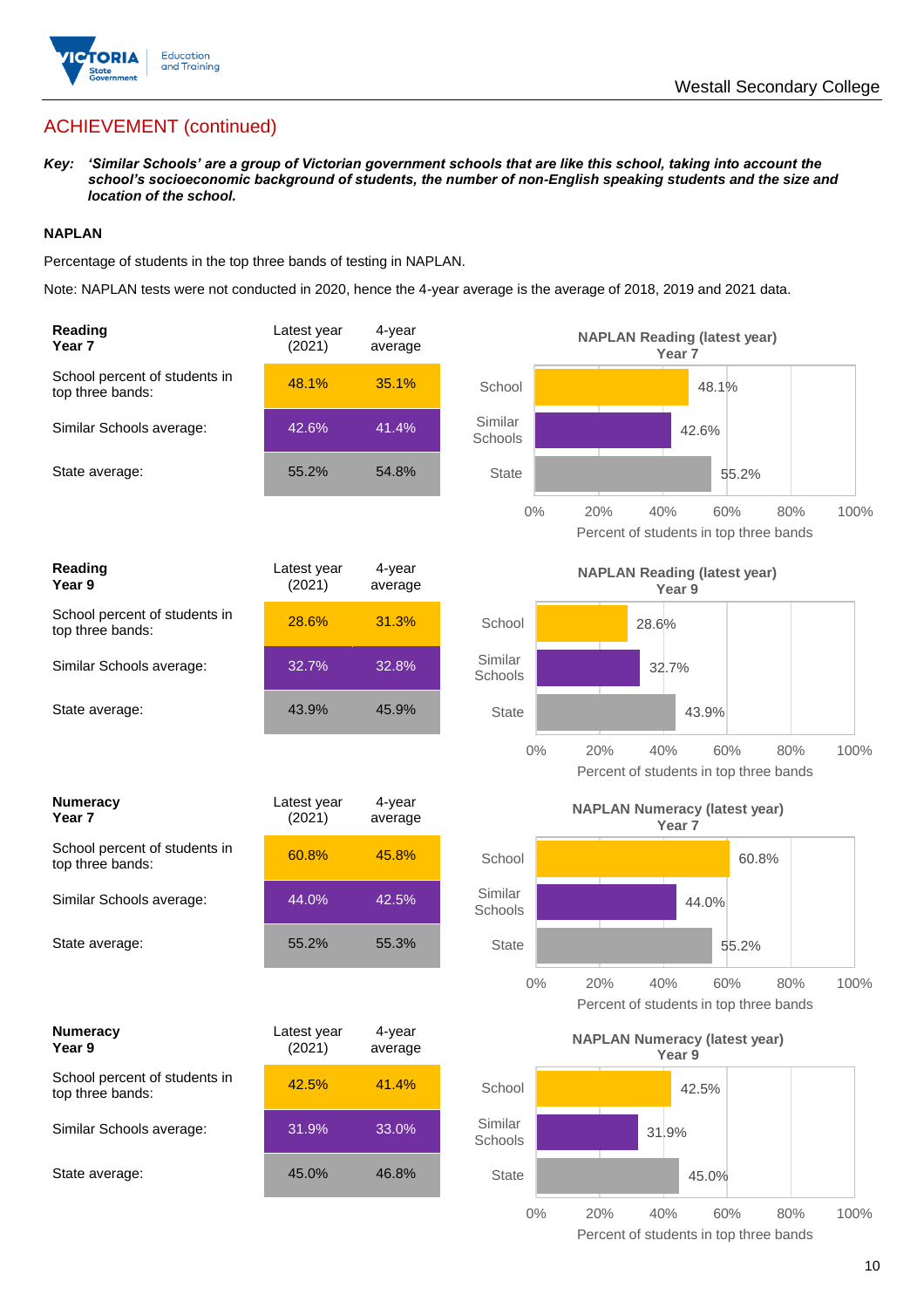

## ACHIEVEMENT (continued)

#### **NAPLAN Learning Gain**

NAPLAN learning gain is determined by comparing a student's current year result relative to the results of all 'similar' Victorian students (i.e., students in all sectors in the same year level who had the same score two years prior). If the current year result is in the top 25 percent, their gain level is categorised as 'High'; middle 50 percent is 'Medium'; bottom 25 percent is 'Low'.

#### **Learning Gain Year 5 (2019) to Year 7 (2021)**



#### **Learning Gain Year 7 (2019) to Year 9 (2021)**

|                             | Low<br>Gain | Medium<br>Gain | High<br>Gain | High Gain<br>(Similar<br>Schools) |                            |     |
|-----------------------------|-------------|----------------|--------------|-----------------------------------|----------------------------|-----|
| Reading:                    | 17%         | 51%            | 32%          | 24%                               | 100%                       |     |
| Numeracy:                   | 18%         | 50%            | 32%          | 22%                               | 80%                        |     |
| Writing:                    | 31%         | 54%            | 15%          | 21%                               | Percent of students<br>60% |     |
| Spelling:                   | 21%         | 44%            | 35%          | 25%                               | 40%                        | 17% |
| Grammar and<br>Punctuation: | 17%         | 54%            | 29%          | 21%                               | 20%                        |     |
|                             |             |                |              |                                   | 0%                         |     |

**NAPLAN Learning Gain (latest year) Year 7 - Year 9**

**N** Low Gain **Medium Gain E** High Gain

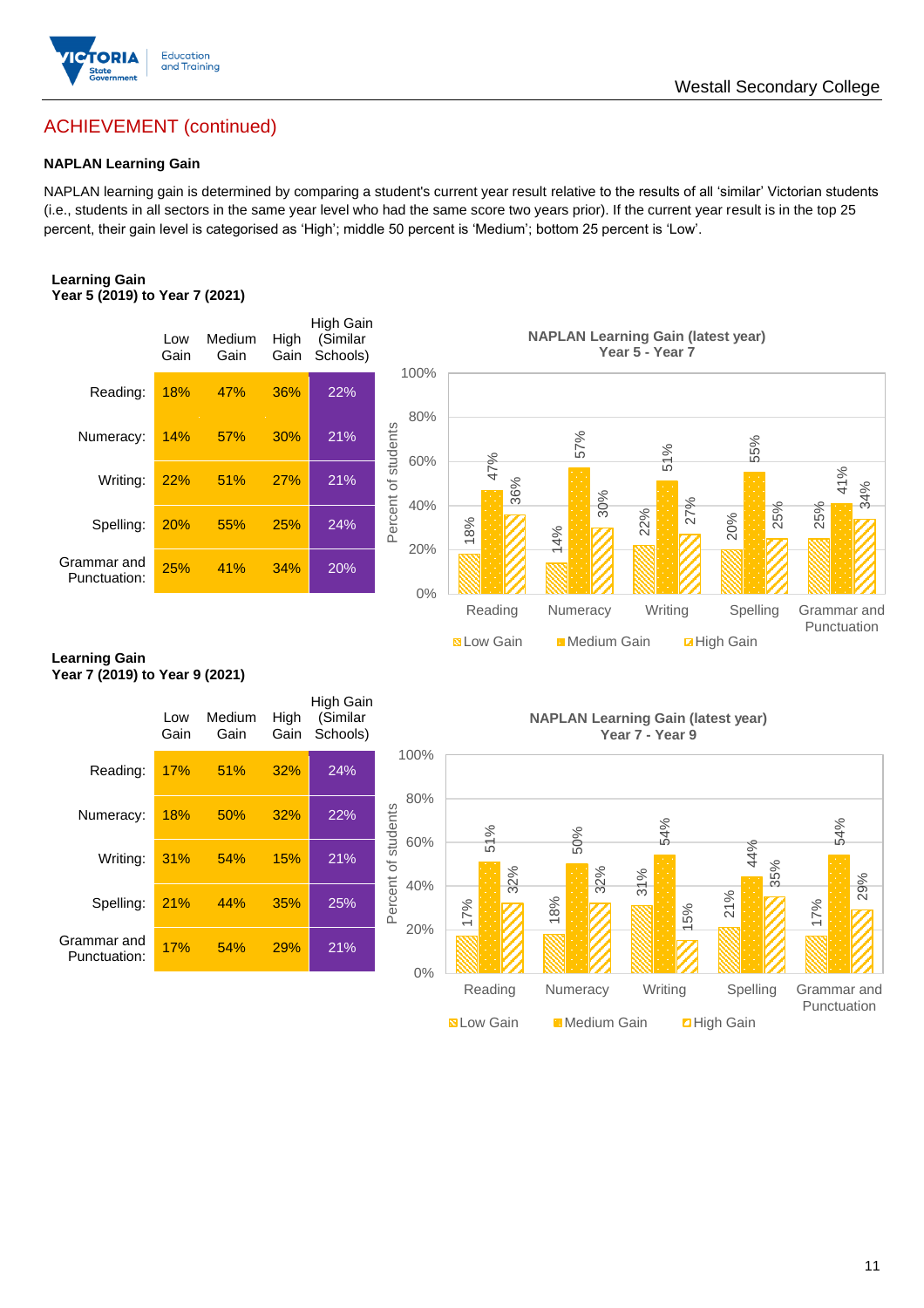

# ACHIEVEMENT (continued)

#### **Victorian Certificate of Education (VCE)**

Mean study score from all VCE subjects undertaken by students at this school. This includes all Unit 3 and 4 studies (including those completed in Year 11) and any VCE VET studies awarded a study score.

The maximum student study score is 50 and the state-wide mean (including government and non-government schools) is set at 30.



\* *Due to COVID-19, there may be some under-reporting of VET completed competencies from schools due to students still completing outstanding 2021 VET units in 2022.*

## ENGAGEMENT

*Key: 'Similar Schools' are a group of Victorian government schools that are like this school, taking into account the school's socioeconomic background of students, the number of non-English speaking students and the size and location of the school.*

#### **Average Number of Student Absence Days**

Absence from school can impact on students' learning. Common reasons for non-attendance include illness and extended family holidays. Absence and attendance data in 2020 and 2021 may have been influenced by local COVID-19.



Average number of absence days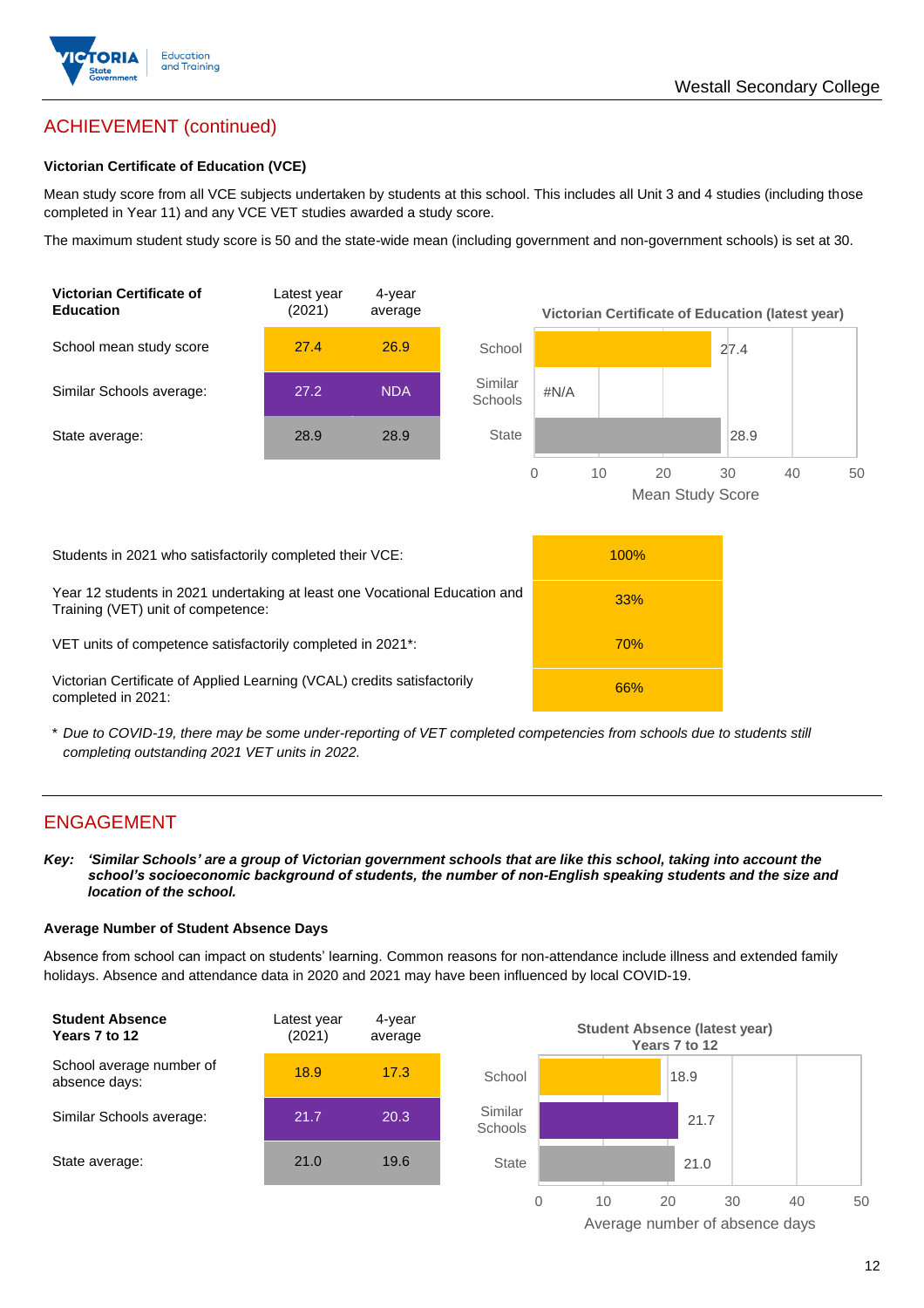

## ENGAGEMENT (continued)

#### **Attendance Rate (latest year)**

|                                             | Year <sup>-</sup> | Year 8 | Year 9 | Year 10 | Year 11 | Year 12 |
|---------------------------------------------|-------------------|--------|--------|---------|---------|---------|
| Attendance Rate by year level<br>$(2021)$ : | 90%               | 89%    | 86%    | 89%     | 94%     | 95%     |

#### **Student Retention**

Percentage of Year 7 students who remain at the school through to Year 10.



#### **Students exiting to further studies or full-time employment**

Percentage of students from Years 10 to 12 going on to further studies or full-time employment.

Note: This measure refers to data from the year when students exited the school. Data excludes destinations recorded as 'Unknown'.



Percent of students with positive destinations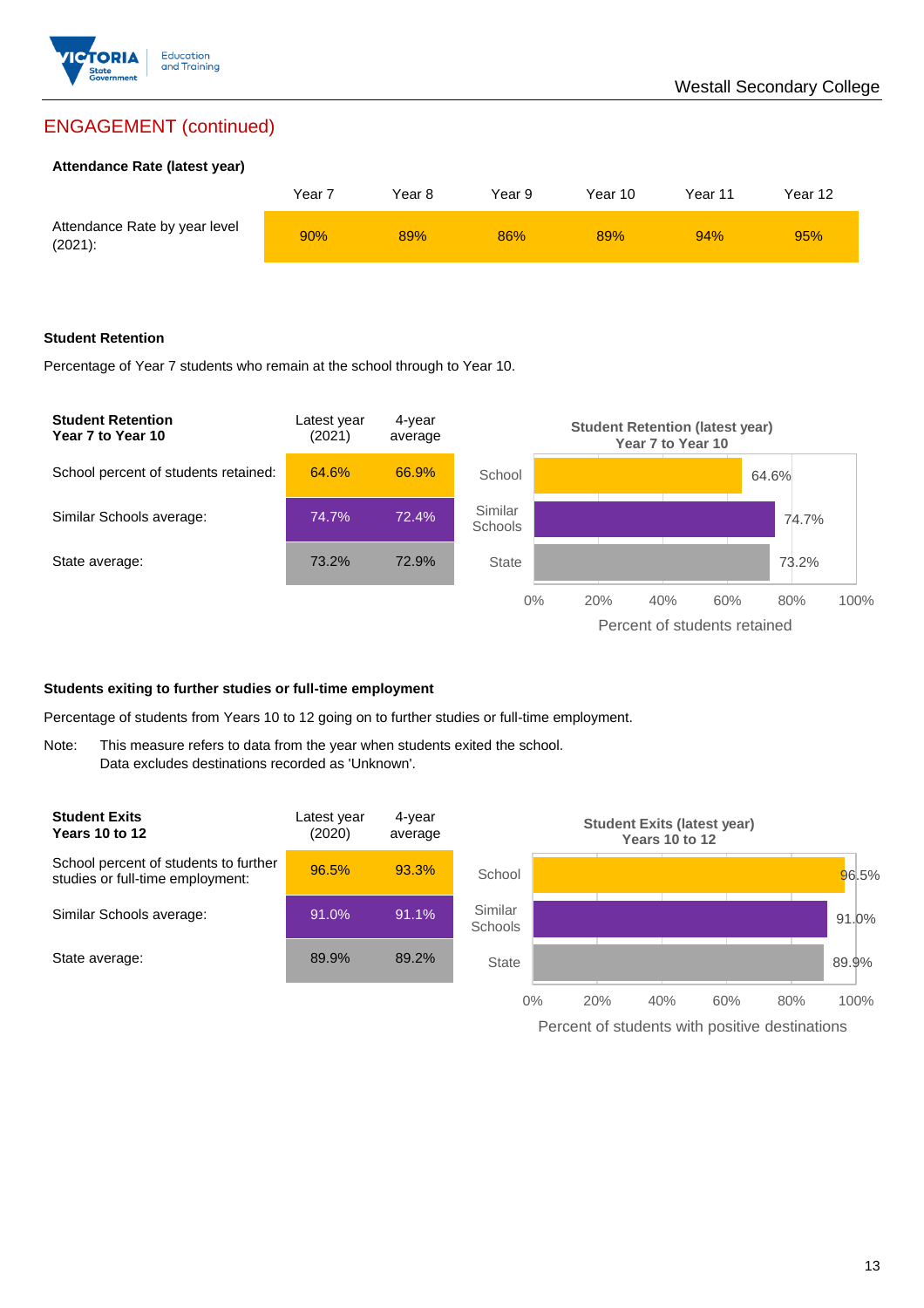

## **WELLBEING**

*Key: 'Similar Schools' are a group of Victorian government schools that are like this school, taking into account the school's socioeconomic background of students, the number of non-English speaking students and the size and location of the school.*

#### **Student Attitudes to School – Sense of Connectedness**

The percent endorsement on Sense of Connectedness factor, as reported in the Attitudes to School Survey completed annually by Victorian government school students, indicates the percent of positive responses (agree or strongly agree).



*Due to lower participation rates, differences in the timing of the survey/length of survey period and the general impact of Covid19 across 2020 and 2021, data are often not comparable with previous years or within similar school groups. Care should be taken when interpreting these results.*



#### **Student Attitudes to School – Management of Bullying**

The percent endorsement on Management of Bullying factor, as reported in the Attitudes to School Survey completed annually by Victorian government school students, indicates the percent of positive responses (agree or strongly agree).

| <b>Management of Bullying</b><br>Years 7 to 12 | Latest year<br>(2021) | 4-year<br>average |  |
|------------------------------------------------|-----------------------|-------------------|--|
| School percent endorsement:                    | 67.5%                 | 66.7%             |  |
| Similar Schools average:                       | 55.9%                 | 58.3%             |  |
| State average:                                 | 53.3%                 | 56.8%             |  |

*Due to lower participation rates, differences in the timing of the survey/length of survey period and the general impact of Covid19 across 2020 and 2021, data are often not comparable with previous years or within similar school groups. Care should be taken when interpreting these results.*

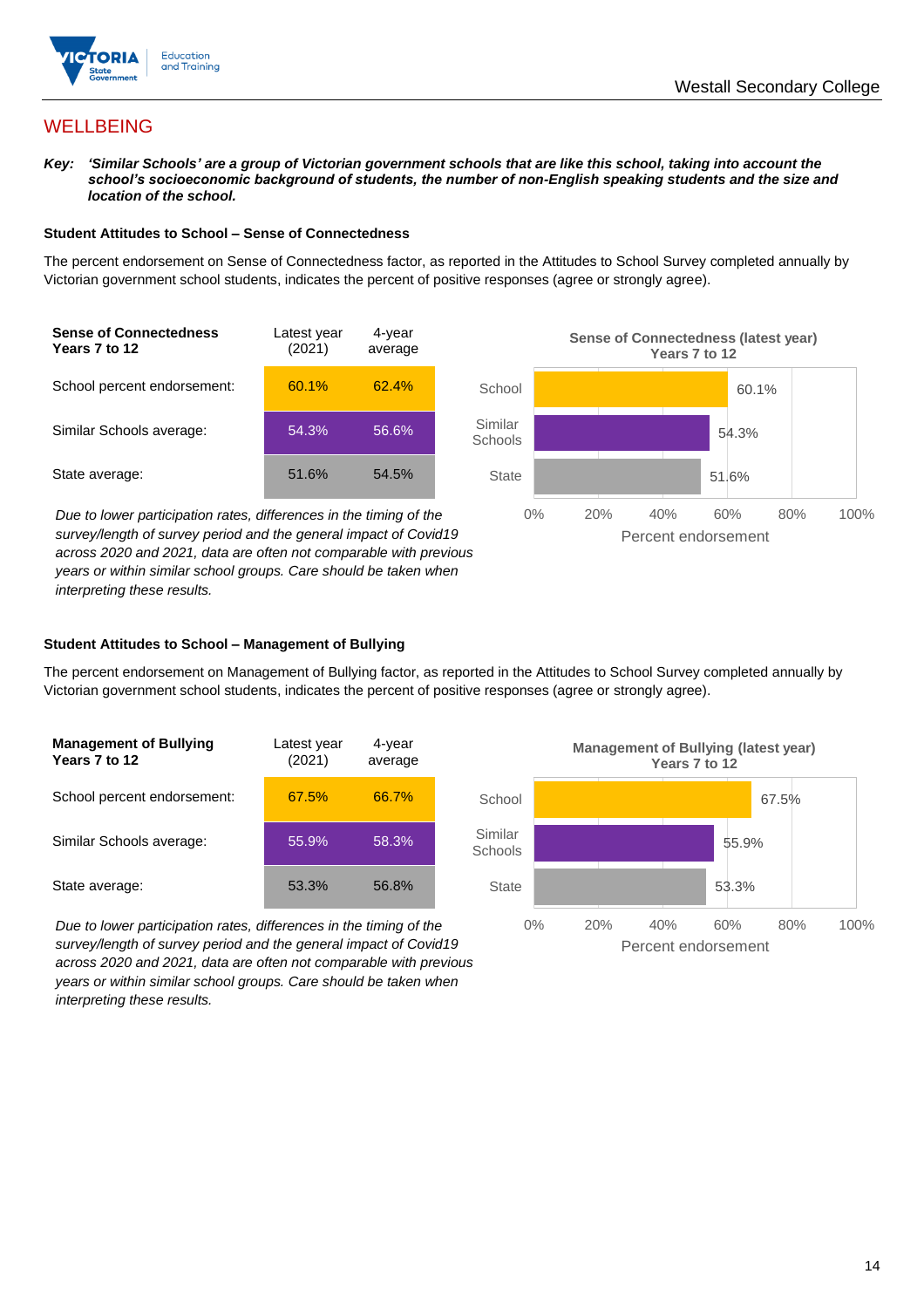

# **Financial Performance and Position**

FINANCIAL PERFORMANCE - OPERATING STATEMENT SUMMARY FOR THE YEAR ENDING 31 DECEMBER, 2021

| <b>Revenue</b>                  | <b>Actual</b> |
|---------------------------------|---------------|
| <b>Student Resource Package</b> | \$6,713,512   |
| Government Provided DET Grants  | \$1,377,490   |
| Government Grants Commonwealth  | \$11,645      |
| Government Grants State         | \$19,524      |
| Revenue Other                   | \$45,604      |
| <b>Locally Raised Funds</b>     | \$241,533     |
| <b>Capital Grants</b>           | \$0           |
| <b>Total Operating Revenue</b>  | \$8,409,308   |

| Equity $1$                                          | <b>Actual</b> |
|-----------------------------------------------------|---------------|
| Equity (Social Disadvantage)                        | \$703,593     |
| Equity (Catch Up)                                   | \$33,619      |
| <b>Transition Funding</b>                           | \$0           |
| Equity (Social Disadvantage - Extraordinary Growth) | \$0           |
| <b>Equity Total</b>                                 | \$737,212     |

| <b>Expenditure</b>                    | <b>Actual</b> |
|---------------------------------------|---------------|
| Student Resource Package <sup>2</sup> | \$7,684,683   |
| Adjustments                           | \$0           |
| <b>Books &amp; Publications</b>       | \$3,060       |
| Camps/Excursions/Activities           | \$154,840     |
| <b>Communication Costs</b>            | \$16,497      |
| Consumables                           | \$151,136     |
| Miscellaneous Expense <sup>3</sup>    | \$672,043     |
| <b>Professional Development</b>       | \$68,810      |
| Equipment/Maintenance/Hire            | \$203,832     |
| <b>Property Services</b>              | \$198,977     |
| Salaries & Allowances <sup>4</sup>    | \$86,448      |
| <b>Support Services</b>               | \$209,966     |
| Trading & Fundraising                 | \$15,218      |
| Motor Vehicle Expenses                | \$0           |
| Travel & Subsistence                  | \$247         |
| <b>Utilities</b>                      | \$56,336      |
| <b>Total Operating Expenditure</b>    | \$9,522,091   |
| <b>Net Operating Surplus/-Deficit</b> | (\$1,112,783) |
| <b>Asset Acquisitions</b>             | \$476,248     |

(1) The equity funding reported above is a subset of the overall revenue reported by the school.

(2) Student Resource Package Expenditure figures are as of 10 Mar 2022 and are subject to change during the reconciliation process.

(3) Miscellaneous Expenses include bank charges, administration expenses, insurance and taxation charges.

(4) Salaries and Allowances refers to school-level payroll.